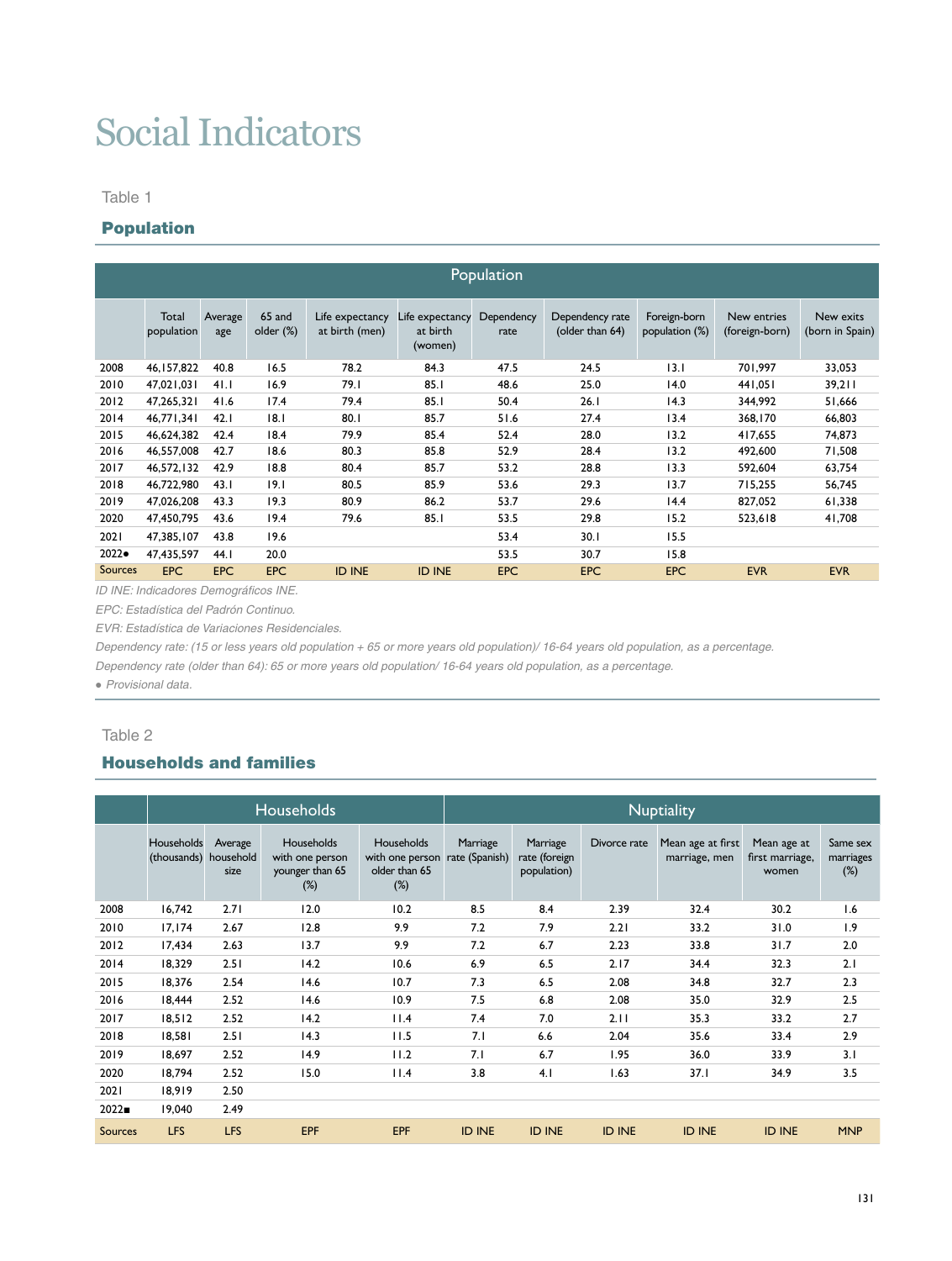## Table 2 (Continued)

#### Households and families

|                | Fertility                           |                                         |                                         |                                 |               |                                       |  |  |  |  |  |
|----------------|-------------------------------------|-----------------------------------------|-----------------------------------------|---------------------------------|---------------|---------------------------------------|--|--|--|--|--|
|                |                                     |                                         |                                         |                                 |               |                                       |  |  |  |  |  |
|                | Median age at first child,<br>women | Total fertility rate<br>(Spanish women) | Total fertility rate<br>(Foreign women) | Births to single<br>mothers (%) | Abortion rate | Abortion by Spanish-born<br>women (%) |  |  |  |  |  |
| 2008           | 29.3                                | 1.36                                    | 1.83                                    | 33.2                            | 11.8          | 55.6                                  |  |  |  |  |  |
| 2010           | 29.8                                | 1.30                                    | 1.68                                    | 35.5                            | 11.5          | 58.3                                  |  |  |  |  |  |
| 2012           | 30.3                                | 1.27                                    | 1.56                                    | 39.0                            | 12.0          | 61.5                                  |  |  |  |  |  |
| 2014           | 30.6                                | 1.27                                    | 1.62                                    | 42.5                            | 10.5          | 63.3                                  |  |  |  |  |  |
| 2015           | 30.7                                | 1.28                                    | 1.66                                    | 44.4                            | 10.4          | 65.3                                  |  |  |  |  |  |
| 2016           | 30.8                                | 1.27                                    | 1.72                                    | 45.8                            | 10.4          | 65.8                                  |  |  |  |  |  |
| 2017           | 30.9                                | 1.25                                    | 1.71                                    | 46.8                            | 10.5          | 66.I                                  |  |  |  |  |  |
| 2018           | 31.0                                | 1.20                                    | 1.65                                    | 47.3                            | $\mathsf{H}$  | 65.3                                  |  |  |  |  |  |
| 2019           | 31.1                                | 1.17                                    | 1.59                                    | 48.4                            | 11.5          | 64.1                                  |  |  |  |  |  |
| 2020           | 31.2                                | 1.12                                    | 1.45                                    | 47.6                            | 10.3          | 65.8                                  |  |  |  |  |  |
| <b>Sources</b> | <b>ID INE</b>                       | <b>ID INE</b>                           | <b>ID INE</b>                           | <b>ID INE</b>                   | <b>MSAN</b>   | <b>MSAN</b>                           |  |  |  |  |  |

*LFS: Labour Force Survey. EPF: Encuesta de Presupuestos Familiares. ID INE: Indicadores Demográficos INE. MNP: Movimiento Natural de la Población. MSAN: Ministerio de Sanidad, Servicios Sociales e Igualdad.* 

*Marriage rate: Number of marriages per thousand population.*

*Total fertility rate: The average number of children that would be born per woman living in Spain if all women lived to the end of their childbearing years and bore children according to a given fertility rate at each age.*

*Divorce rate: Number of divorces per thousand population.*

*Abortion rate: Number of abortions per thousand women (15-44 years).*

■ *Data refer to January-March.* 

Table 3

## Education

|                |                                                                            |                                                         | Educational attainment                                                           |                                                          | Students involved in non-compulsory education |                        | <b>Education expenditure</b> |                                                     |                                   |                                                           |                                           |
|----------------|----------------------------------------------------------------------------|---------------------------------------------------------|----------------------------------------------------------------------------------|----------------------------------------------------------|-----------------------------------------------|------------------------|------------------------------|-----------------------------------------------------|-----------------------------------|-----------------------------------------------------------|-------------------------------------------|
|                | Population<br>16 years<br>and older<br>with primary<br>education<br>$(\%)$ | Population<br>30-34 with<br>primary<br>education<br>(%) | Population<br>16 years and<br>older with<br>with tertiary<br>education<br>$(\%)$ | Population 30-34<br>with tertiary<br>education<br>$(\%)$ | Pre-primary<br>education                      | Secondary<br>education | training                     | Vocational Under-graduate Post-graduate<br>students | studies<br>(except)<br>doctorate) | <b>Public</b><br>expenditure<br>(millions of $\epsilon$ ) | <b>Public</b><br>expenditure<br>$(X$ GDP) |
| 2008           | 32.1                                                                       | 9.2                                                     | 16.1                                                                             | 26.9                                                     | 1,763,019                                     | 629,247                | 472.604                      | 1,377,228                                           | 50,421                            | 51,716                                                    | 4.63                                      |
| 2010           | 30.6                                                                       | 8.6                                                     | 17.0                                                                             | 27.7                                                     | 1,872,829                                     | 672.213                | 555.580                      | 1,445,392                                           | 104.844                           | 53,099                                                    | 4.91                                      |
| 2012           | 28.5                                                                       | 7.5                                                     | 17.8                                                                             | 26.6                                                     | 1,912,324                                     | 692.098                | 617,686                      | 1,450,036                                           | 113,805                           | 46,476                                                    | 4.47                                      |
| 2014           | 24.4                                                                       | 6.1                                                     | 27.2                                                                             | 42.3                                                     | 1,840,008                                     | 690.738                | 652,846                      | 1,364,023                                           | 142,156                           | 44,846                                                    | 4.32                                      |
| 2015           | 23.3                                                                       | 6.6                                                     | 27.5                                                                             | 40.9                                                     | 1,808,322                                     | 695,557                | 641,741                      | 1,321,698                                           | 171,043                           | 46,598                                                    | 4.31                                      |
| 2016           | 22.4                                                                       | 6.6                                                     | 28.1                                                                             | 40.7                                                     | 1,780,377                                     | 687,595                | 652,471                      | 1.303.252                                           | 190,143                           | 47,579                                                    | 4.25                                      |
| 2017           | 21.4                                                                       | 6.6                                                     | 28.5                                                                             | 41.2                                                     | 1,767,179                                     | 676,311                | 667,984                      | 1,287,791                                           | 209.754                           | 49,458                                                    | 4.24                                      |
| 2018           | 20.5                                                                       | 6.4                                                     | 29.2                                                                             | 42.4                                                     | 1,750,579                                     | 667,287                | 675,971                      | 1,290,455                                           | 217,840                           | 50,807                                                    | 4.23                                      |
| 2019           | 19.3                                                                       | 6.3                                                     | 30.3                                                                             | 44.7                                                     | 1,749,597                                     | 673.740                | 706,533                      | 1,296,379                                           | 237,118                           | 53,053                                                    | 4.26                                      |
| 2020           | 17.7                                                                       | 6.1                                                     | 31.3                                                                             | 44.8                                                     | $1,622,353 \bullet$                           | 684,804●               | 772,417 $\bullet$            | 1,340,632•                                          | 248,460●                          | $55,266 \bullet$                                          | $4.93 \bullet$                            |
| 2021           | 16.4                                                                       | 5.8                                                     | 32.3                                                                             | 46.7                                                     |                                               |                        |                              |                                                     |                                   |                                                           |                                           |
| 2022           | 16.1                                                                       | 5.9                                                     | 32.3                                                                             | 48.7                                                     |                                               |                        |                              |                                                     |                                   |                                                           |                                           |
| <b>Sources</b> | <b>LFS</b>                                                                 | <b>LFS</b>                                              | <b>LFS</b>                                                                       | <b>LFS</b>                                               | <b>MECD</b>                                   | <b>MECD</b>            | <b>MECD</b>                  | <b>MECD</b>                                         | <b>MECD</b>                       | <b>MECD</b>                                               | <b>MECD</b>                               |

*LFS: Labor Force Survey.* 

*MECD: Ministerio de Educación, Cultura y Deporte.*

*● Provisional data.* 

■ *Data refer to January-March.*